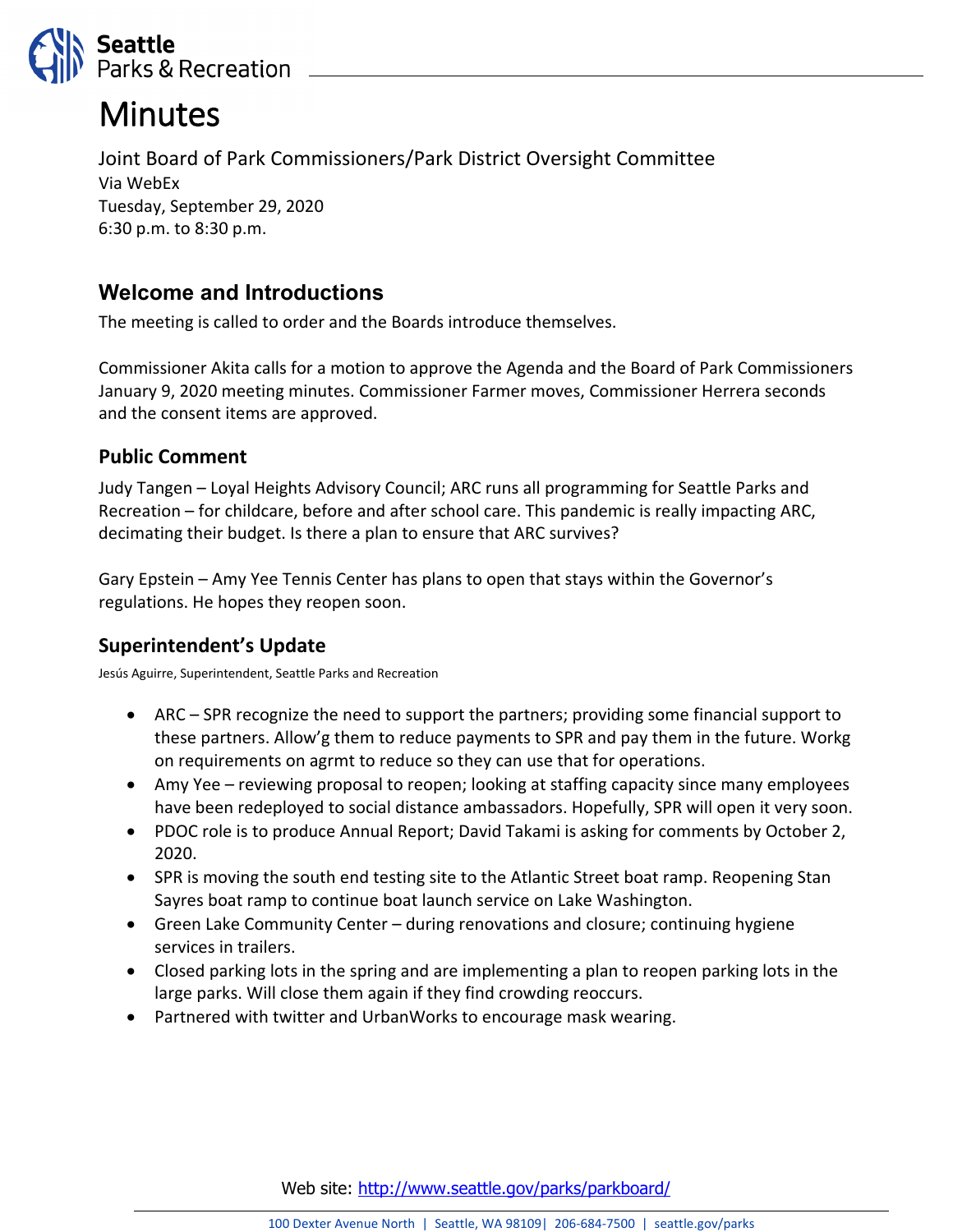- SPR is moving into Fall operations; SDA program is shrinking and supporting voter registration and census encouragement.
- Community centers are operating childcare centers at 19 sites; 7 sites are providing supports for teens. Childcare is under-enrolled – may need to consolidate programs if sites are not being used.
- Commissioner Herrera asks if there are other creative uses for the parking lots, instead of opening them for cars? SPR received much feedback about the need for parking lots, but SPR staff are getting creative about creating revenue.
- SPR facilities will host for extreme weather, if needed, but need to keep in mind the other uses.

# **Budget Discussion**

Presented by Jesús Aguirre, Superintendent, Seattle Parks and Recreation

SPR is lucky to have the flexible funding source in the Park District. SPR has done realignments with capital and operating initiatives to reduce the impact of the significant General Fund and Park Fund revenue gaps in 2020 and 2021. SPR recognizes the need to continue operations and mitigate layoffs. SPR has 130 vacancies not being filled and 100+ not working due to being high risk, means people are working hard.

2020 COVID-19 Response

- Focus on Mission Essential Functions
- Reliance on flexible Park District resources

2021 Budget and COVID-19

- Continued limitations on recreation
- Retention of core operating capacity
- Continued financial impacts
- Continued reliance on flexible Park District resources

\$10.5 million revenue loss in Park Fund; \$19.5 million Real Estate Excise Tax loss and \$11.4 million in General Fund loss.

Capital program - 52% REET funding and 30% Park District Funding

Q3 includes changes to rebalance our operating fund (Park Fund). SPR estimated a \$19.2M revenue shortfall this year from COVID, and addressing that gap through a combination of Park Fund savings, CARES funding, additional General Fund, and a realignment of Park Fund with Park District funding.

The remaining shortfall is balanced by a \$6.9M of realignments with the Park District in these operating and capital initiatives.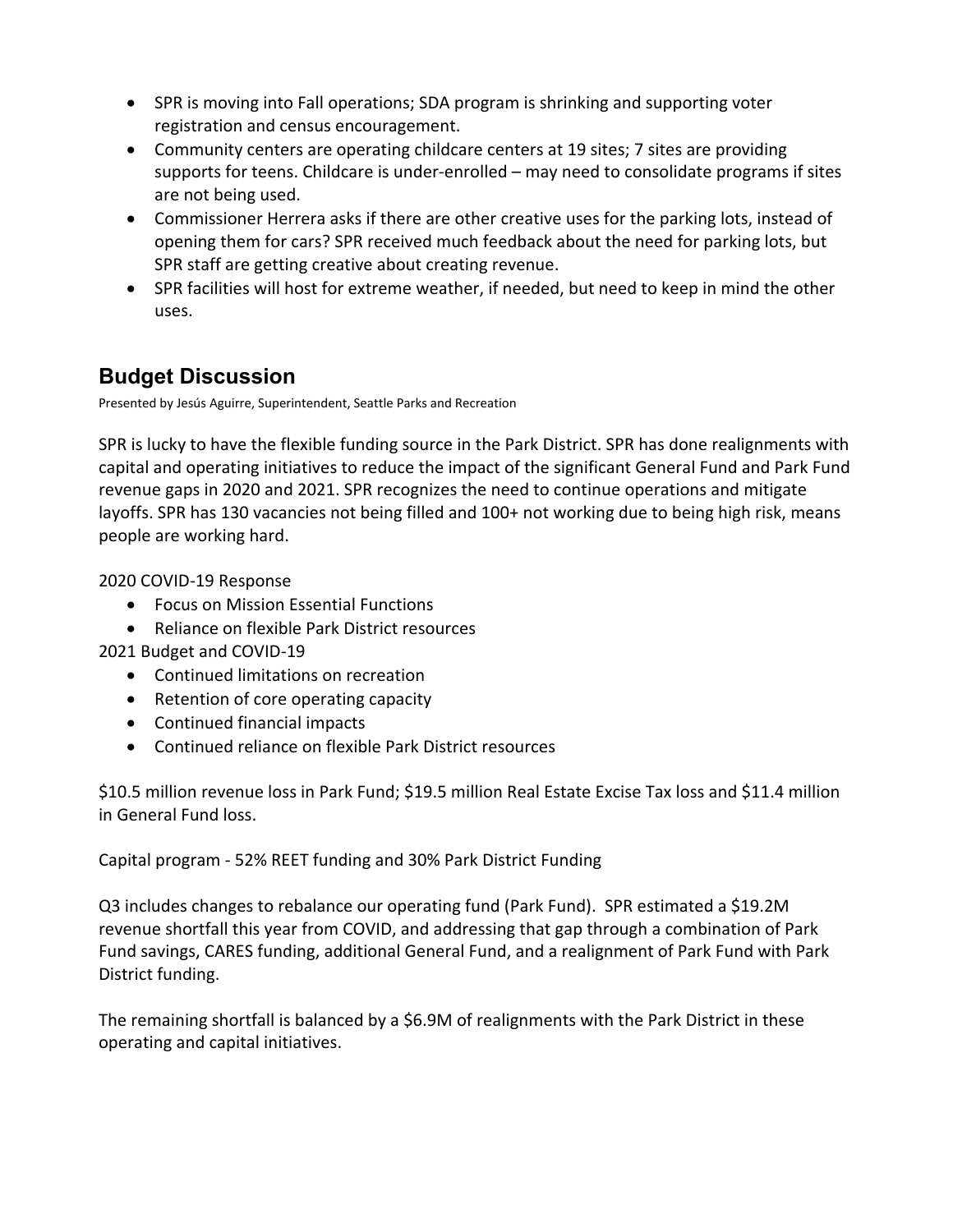Commissioner Watts mentions that during crises communities of colors suffer worse. How will SPR make up for the deficit in these communities when the financial situation recovers?

Jesús responds they used an equity lens when deciding where they were going to cut funding. Continuing development of land-banked sites in areas where the needs are greater. Realigning the department to better serve BIPOC communities.

Expect financial impacts to go beyond 2020-2021.

Realignment of Park District funds – shifting \$8.9million to support the Zoo and aquatics.

#### 2021 Park Fund Balancing Assumptions

Centralized Covid Savings Plan – adds flexibility but recognizes the significant reduction. One-time \$4.1 million Park fund/MPD realignment

Racial Equity

- 2021 Covid-19 Planning retain resources to respond to vulnerable communities
- Equity and community Centers offers alternative programming (outdoor programming/activation)
- Equity and pools mitigate closures
- Equity and capital planning prioritized diminished resources

#### Park District Board meetings

October 19, 2020/

- InterLocal Amendments
- Overview of 2021 Proposed budget

November 23, 2020/Budget Hearing

- 2020 revised budget
- Suspension of General Fund floor for 2021
- Adoption of 2021 budget

Athletic fields are open, and teams are being permitted for practices only but only if they are complying with the regulations.

SPR learned lessons from the decisions made during the 2008 recession. SPR laid off many employees and the recreation division still haven't recovered those staff, which is why SPR is trying to keep staff.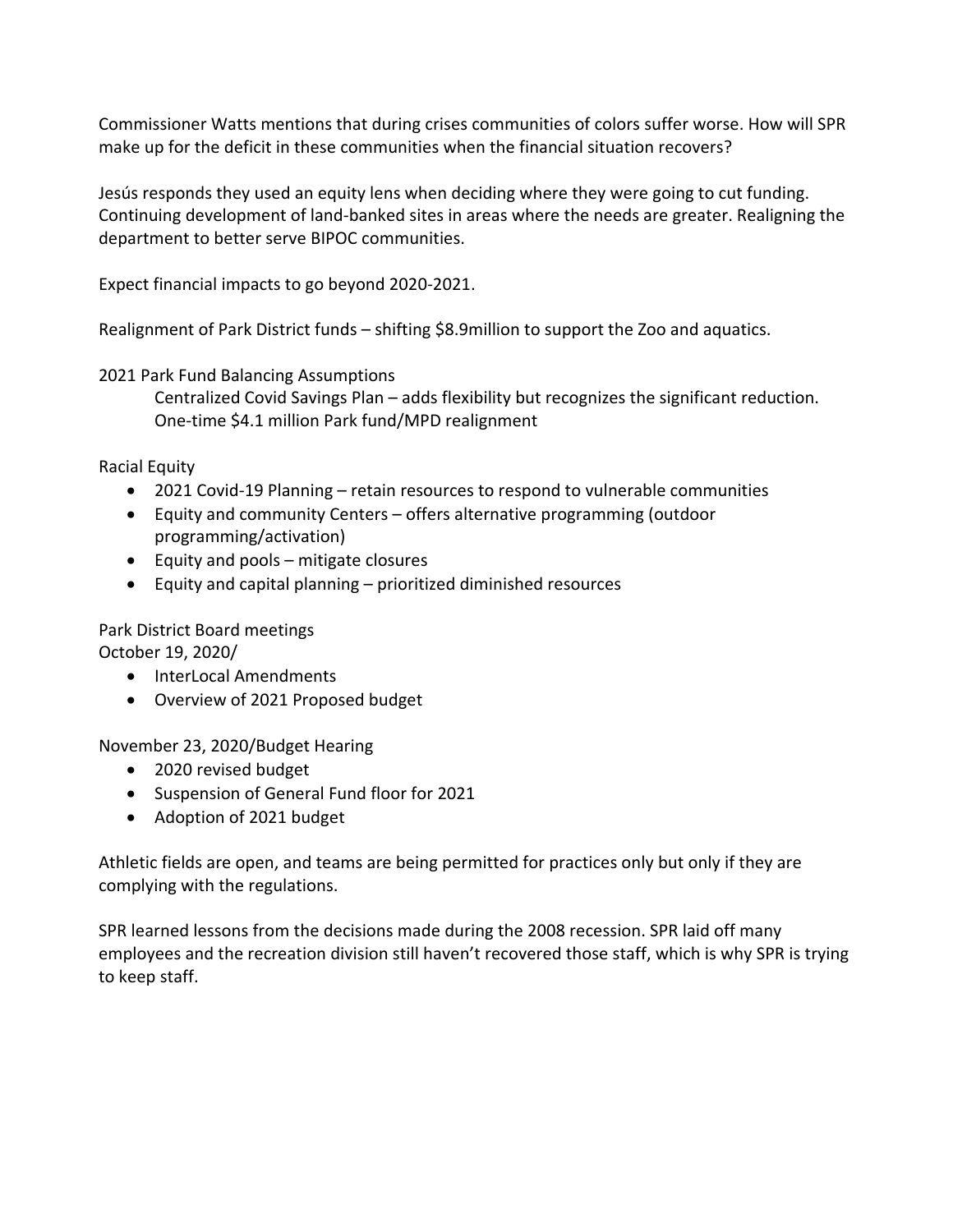## **Project Briefing: Green Lake Community Center / Evans Pool Redevelopment**

David Graves, Strategic Advisor, SPR Planning and Development Division Justin Cutler, SPR Recreation Division Director

For more information on this project, please visit [here.](http://www.seattle.gov/parks/about-us/current-projects/green-lake-community-center-projects)

Identified several places for the new community center around Green Lake. The connections to transit and the neighborhood were the main reasons for keeping it in its current location. Reached out to recreation staff at nearby community centers to ensure broader participation.

There were 4 options the design team created; consisting of graphic renderings, opportunities and challenges, and basic floor plans.

Demographic data was overwhelmingly white homeowners.

The result from the design surveys and feedback from the public is a hybrid, focusing on lining up the trees with the main entrance, with close proximity to the lake and using the existing driveway.

Justin Cutler shares the values first and foremost in their minds:

- Safety with good sightlines for staff. Staff review the layouts of the community center and pool to create staffing efficiencies.
- Accessibility all gender restroom and lockers facility; if they need to use it as a shelter; it can be separated from the other programmatic operations.
- Flexibility Working with design team to create space that is flexible enough to accommodate multiple uses.
- Recreation for kids and teens
- Green building to demonstrate commitment to sustainability.

#### Timeline:

Working on cost estimate and site design and hope to return to the public in mid-November. Start schematic design in 2021.

#### Discussion:

Commissioner Herrera thinks it would be a great idea to put housing on top of the community center. David Graves responds the park is zoned as single family. They are considering adding a childcare facility.

Multi-purpose room will be available to community members and there will be smaller rooms also.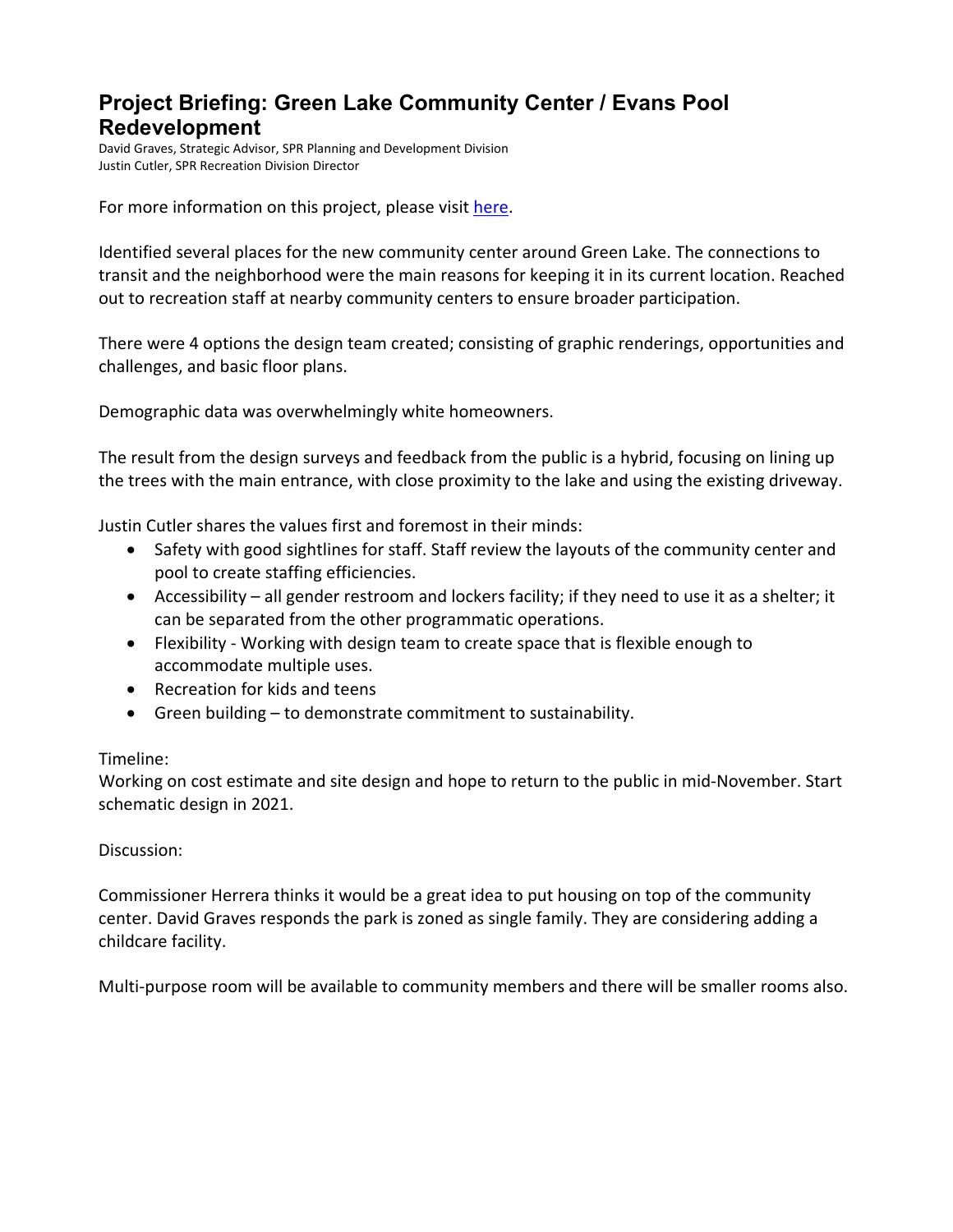Commissioner Watts asks about whether there will be rentable outdoor space at Green Lake. David mentions the significant roof overhang and the intentional design to flow indoors and out. Justin add, SPR is having broader conversations about outdoor covered rentals and expanding the types offered.

How design team is engaging with people with disabilities? SPR staff are working with the Office of Civil Rights to ensure various groups and voices are considered. There will be accessible restrooms with a changing place with a lift. All-gender restrooms and locker rooms.

## **Upcoming PDOC/Park Board Vacancies**

Paula Hoff, Strategic Advisor, Seattle Parks and Recreation

Liza's Get Engaged position is expiring. She has been an incredible addition to the Board. Jessica Vu will start in October as the new Get Engaged member.

Park Board Commissioners Byers, Cook and Lowe's terms are expiring in March 2021. The Board will miss their decades worth of history and knowledge.

PDOC – Currently have District 6, 7 and one Mayoral position. Commissioner Potter's position is expiring in March and Commissioner Vanniasinkam let us know she cannot continue her term, so she has concluded her service on the Board. Commissioner Byers' PDOC position will need to be filled by another Park Board member.

SPR will post board openings in city newsletters and advertise through social media. Target outreach to neighborhood organizations and BIPOC communities. Word-of-mouth through current members. Paula asks for suggestions to fill gaps. SPR will work with City Council members to find district candidates.

Commissioner Watt says a job description of duties and the process will make it easier for people to understand the position and responsibilities. Paula will send these to the Board members to distribute to their community contacts.

Commissioner Akita thanks Eliza. She appreciates how Eliza has brought critical questions/comments to the Board. The Board thanks her for her service and look forward to thanking her in person when able.

## **Old/New Business**

Future meeting schedule – Staff will send the future schedule out via email. Board of Park Commissioners retreat is scheduled for October 22. Retreat planning committee to meet later this week.